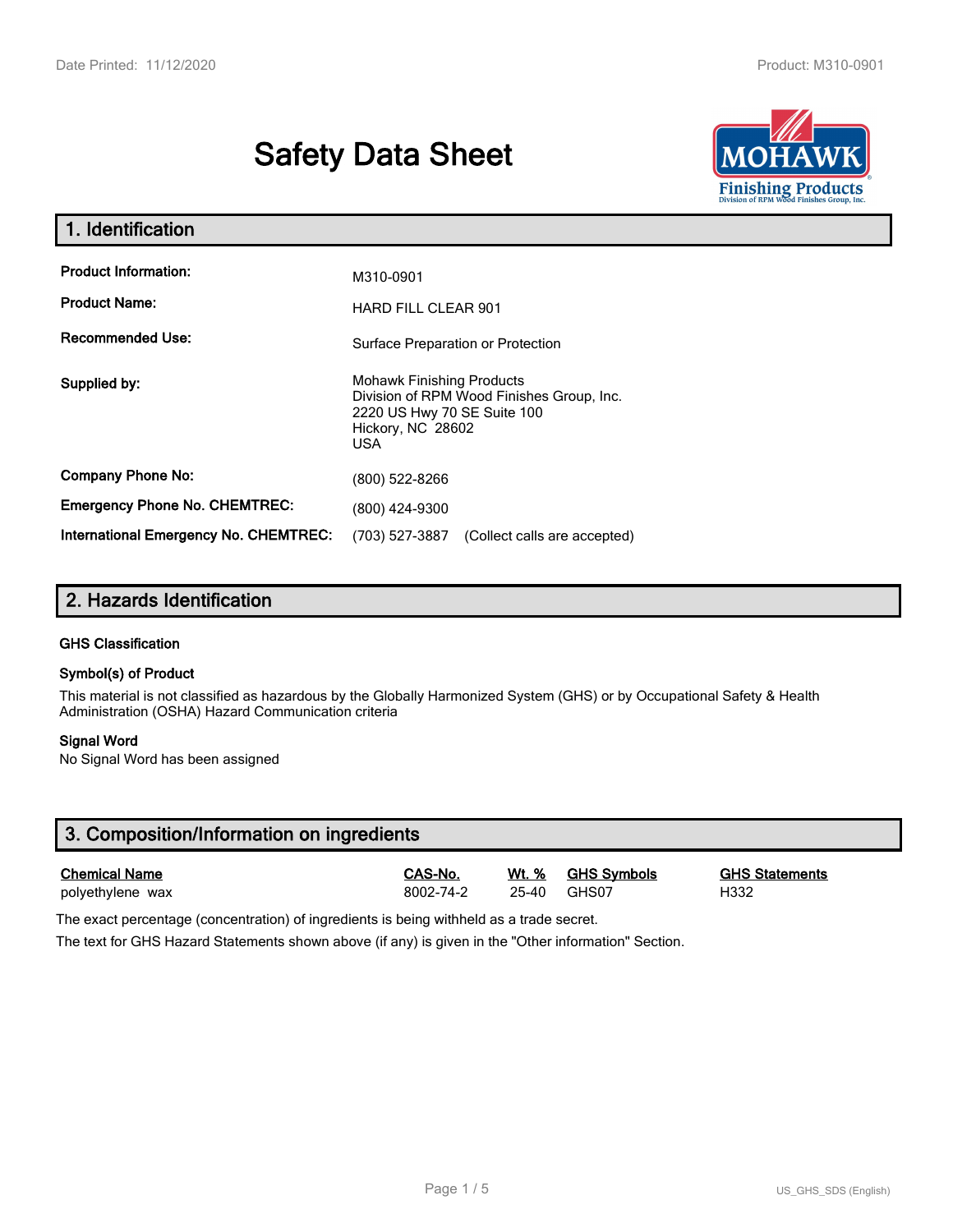# **4. First-aid Measures**



FIRST AID - EYE CONTACT: IF IN EYES: Rinse cautiously with water for several minutes. Remove contact lenses, if present and easy to do. Continue rinsing. If eye irritation persists: Get medical advice/attention.

FIRST AID - SKIN CONTACT: IF ON SKIN: Gently wash with plenty of Soap and Water. If skin irritation occurs: Get medical advice/ attention.

FIRST AID - INGESTION: IF SWALLOWED: rinse mouth. Do NOT induce vomiting. IF exposed or if you feel unwell: Call a POISON CENTER or doctor/physician.

FIRST AID - INHALATION: IF INHALED: If breathing is difficult, remove victim to fresh air and keep at rest in a position comfortable for breathing. IF exposed or if you feel unwell: Call a POISON CENTER or doctor/physician.

# **5. Fire-fighting Measures**

**SPECIAL FIREFIGHTING PROCEDURES:** This product is not expected to burn under normal conditions of use.

**FIREFIGHTING EQUIPMENT:** None.

# **6. Accidental Release Measures**

#### **ENVIRONMENTAL MEASURES:** No Information

**STEPS TO BE TAKEN IN CASE MATERIAL IS RELEASED OR SPILLED:** Sweep up or vacuum up spillage and collect in suitable container for disposal.

# **7. Handling and Storage**



**HANDLING:** Avoid inhalation and contact with eyes, skin, and clothing. Wash hands thoroughly after handling and before eating or drinking. In keeping with safe handling practices, avoid ignition sources (smoking, flames, pilot lights, electrical sparks); ground and bond containers when transferring the material to prevent static electricity sparks that could ignite vapor and use spark proof tools and explosion proof equipment. Empty containers may retain product residue or vapor. Do not pressurize, cut, weld, braze, solder, drill, grind, or expose container to heat, flame, sparks, static electricity, or other sources of ignition. Any of these actions can potentially cause an explosion that may lead to injury.

**STORAGE:** Keep containers closed when not in use. Store in cool well ventilated space away from incompatible materials.

### **8. Exposure Controls/Personal Protection**

| Ingredients with Occupational Exposure Limits<br><b>ACGIH-TLV STEL</b><br><b>ACGIH TLV-TWA</b><br><b>OSHA PEL-TWA</b><br><b>Chemical Name</b><br><b>OSHA PEL-CEILING</b> |                    |      |      |      |  |  |
|--------------------------------------------------------------------------------------------------------------------------------------------------------------------------|--------------------|------|------|------|--|--|
| polyethylene wax                                                                                                                                                         | $2 \text{ ma/m}$ 3 | N.D. | N.D. | N.D. |  |  |
| Further Advice: MEL = Maximum Exposure Limit OES = Occupational Exposure Standard SUP = Supplier's Recommendation                                                        |                    |      |      |      |  |  |

**Sk = Skin Sensitizer N.E. = Not Established N.D. = Not Determined**

#### **Personal Protection**



**RESPIRATORY PROTECTION:** In case of insufficient ventilation wear suitable respiratory equipment.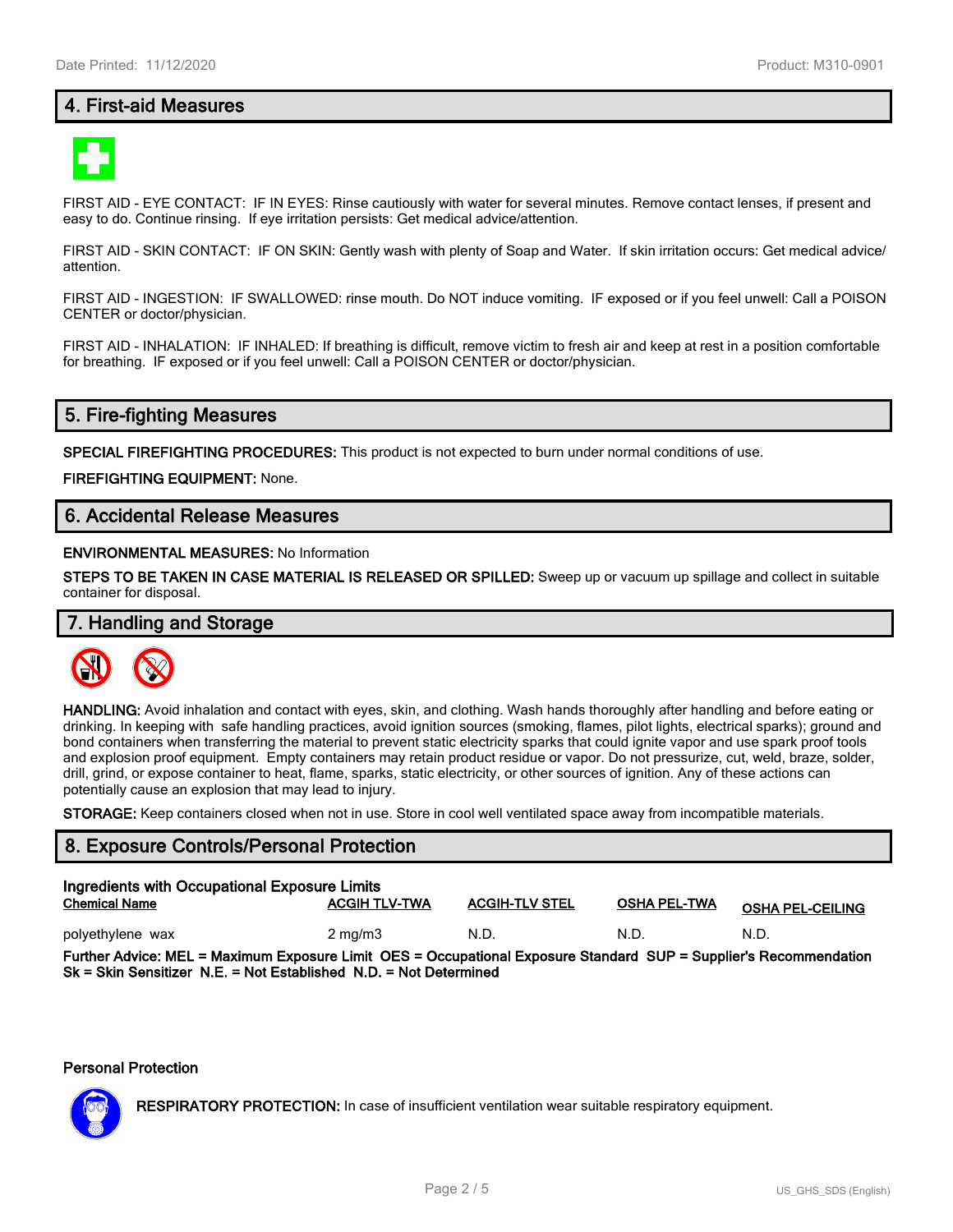



**EYE PROTECTION:** Safety glasses



**OTHER PROTECTIVE EQUIPMENT:** No Information



**HYGIENIC PRACTICES:** It is good practice to avoid contact with the product and/or its vapors, mists or dust by using appropriate protective measures. Wash thoroughly after handling and before eating or drinking.

# **9. Physical and Chemical Properties**

| Appearance:                    | Solid                      | <b>Physical State:</b>                      | <b>SOLID</b>   |
|--------------------------------|----------------------------|---------------------------------------------|----------------|
| Odor:                          | None to Very Faint         | <b>Odor Threshold:</b>                      | Not determined |
| Density, g/cm3:                | 0.814                      | pH:                                         | Not determined |
| Freeze Point, °F:              | Not determined             | <b>Viscosity:</b>                           | Not determined |
| <b>Solubility in Water:</b>    | Not determined             | Partition Coefficient, n-octanol/<br>water: | Not determined |
| Decomposition temperature, °F: | Not determined             | <b>Explosive Limits, %:</b>                 | Not determined |
| Boiling Range, °F:             | Not determined             | Flash Point, °F:                            | 390 °F         |
| Combustibility:                | <b>Supports Combustion</b> | Auto-Ignition Temperature, °F:              | Not determined |
| <b>Evaporation Rate:</b>       | Slower than Diethyl Ether  | Vapor Pressure, mmHg:                       | 0              |
| <b>Vapor Density:</b>          | Not determined             |                                             |                |
| $N.I. = No Information$        |                            |                                             |                |

# **10. Stability and reactivity**

**STABILITY:** Stable under normal conditions.

**CONDITIONS TO AVOID:** Not applicable.

**INCOMPATIBILITY:** None known.

**HAZARDOUS DECOMPOSITION PRODUCTS:** Not determined.

# **11. Toxicological information**

**Practical Experiences**

**EMERGENCY OVERVIEW:** No Information **EFFECT OF OVEREXPOSURE - EYE CONTACT:** No Information **EFFECT OF OVEREXPOSURE - INGESTION:** No Information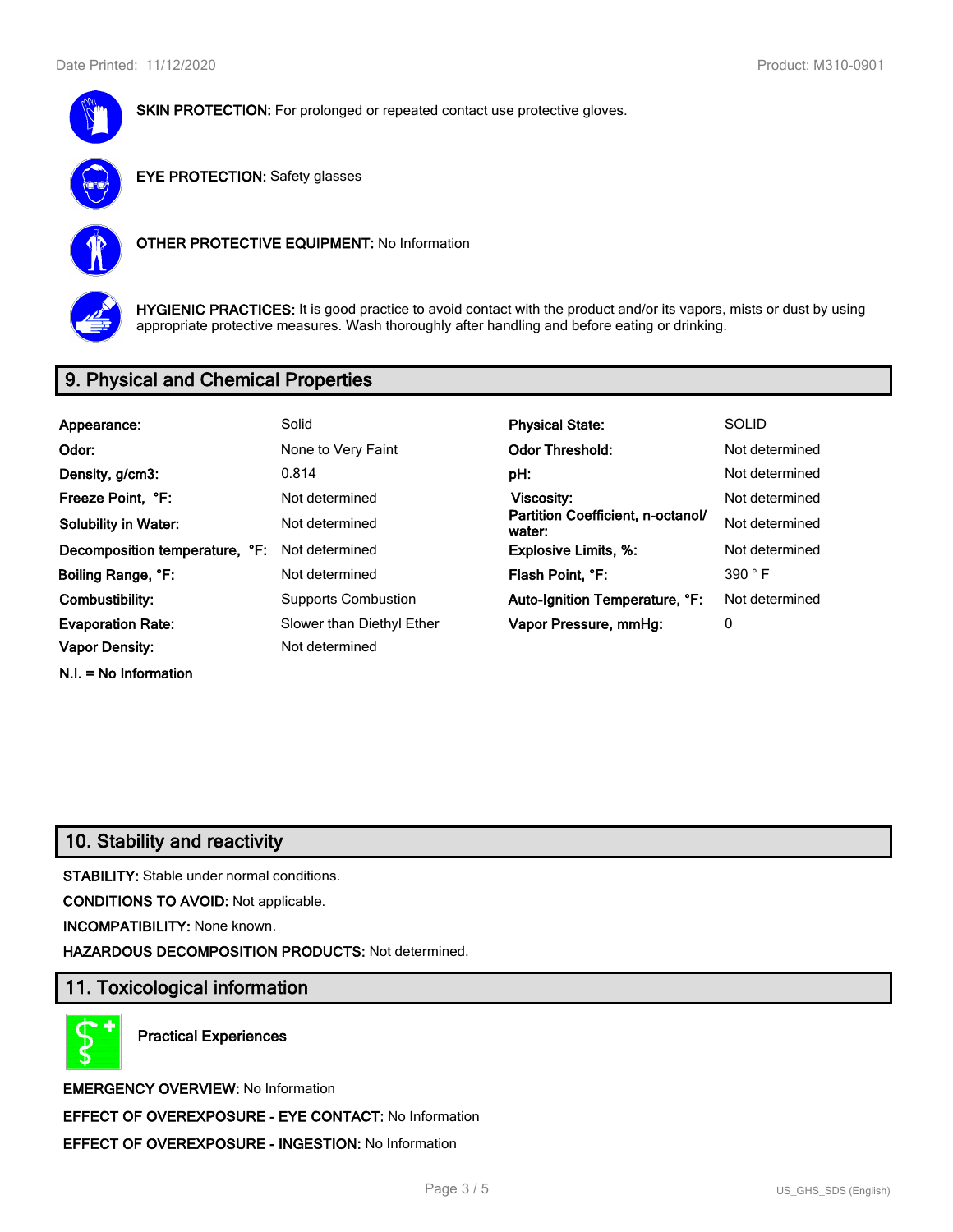#### **EFFECT OF OVEREXPOSURE - INHALATION:** No Information

# **EFFECT OF OVEREXPOSURE - SKIN CONTACT:** No Information

**CARCINOGENICITY:** No Information

# **PRIMARY ROUTE(S) OF ENTRY:**

## **Acute Toxicity Values**

**The acute effects of this product have not been tested. Data on individual components are tabulated below**

| CAS-No.   | <b>Chemical Name</b> |
|-----------|----------------------|
| 8002-74-2 | polvethylene wax     |

8002-74-2 polyethylene wax >3750 mg/kg Rat >3600 mg/kg Rabbit >14 mg/l

**Casa-No. 25 Co. 25 Co. 25 Co. 25 Co. 25 Co. 25 Co. 25 Co. 25 Co. 25 Co. 25 Co. 25 Co. 25 Co. 25 Co. 25 Co. 25 Co. 25 Co. 25 Co. 25 Co. 25 Co. 25 Co. 25 Co. 25 Co. 25 Co. 25 Co. 25 Co. 25 Co. 25 Co. 25 Co. 25 Co. 25 Co. 25** 

#### **N.I. = No Information**

# **12. Ecological information**

**ECOLOGICAL INFORMATION:** Ecological evaluation of this material has not been performed; however, do not allow the product to be released to the environment without governmental approval/permits.

# **13. Disposal Information**



**Product**

**DISPOSAL METHOD:** Waste from this material may be a listed and/or characteristic hazardous waste. Dispose of material, contaminated absorbent, container and unused contents in accordance with local, state, and federal regulations.

**STEPS TO BE TAKEN IN CASE MATERIAL IS RELEASED OR SPILLED:** Sweep up or vacuum up spillage and collect in suitable container for disposal.

### **14. Transport Information**

#### **SPECIAL TRANSPORT PRECAUTIONS:** No Information

**DOT:** NOT RESTRICTED

**IATA:** NOT RESTRICTED

**IMDG:** NOT RESTRICTED

# **15. Regulatory Information**

# **U.S. Federal Regulations:**

#### **CERCLA - SARA Hazard Category**

This product has been reviewed according to the EPA 'Hazard Categories' promulgated under Sections 311 and 312 of the Superfund Amendment and Reauthorization Act of 1986 (SARA Title III) and is considered, under applicable definitions, to meet the following categories:

None Known